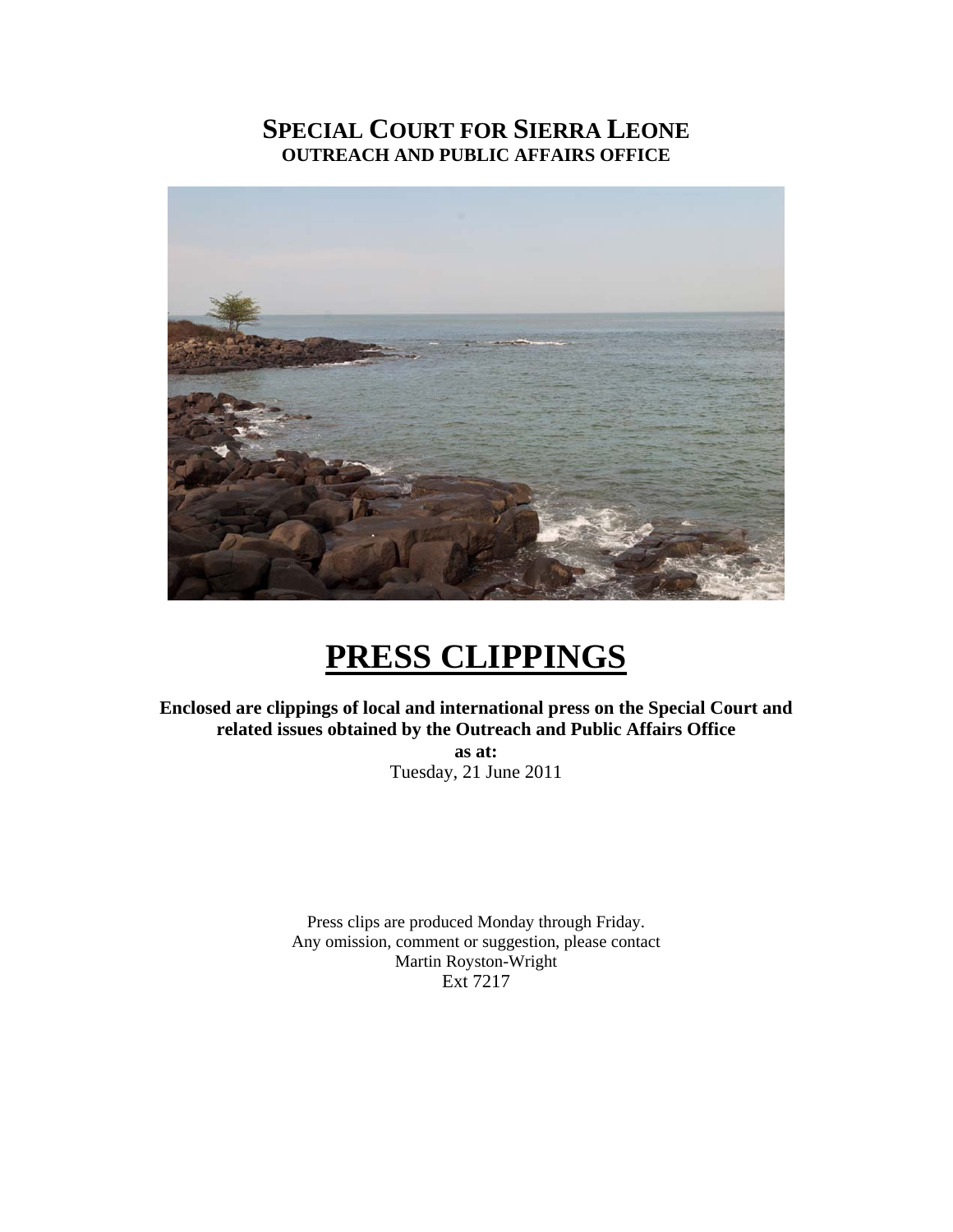| <b>Local News</b>                                                                        |           |
|------------------------------------------------------------------------------------------|-----------|
| Whos's Special Court Security Chief / Sierra Express Media                               | Page 3    |
| <b>International News</b>                                                                |           |
| 'Ractliffe Judgment Won't Affect Charles Taylor Case' / Eye Witness News                 | Page 4    |
| Legal Man Robin Loses Cancer Fight / Worcester News                                      | Pages 5-6 |
| Former Interahamwe Militia Leader Pleads Not Guilty to Genocide / Hirondelle News Agency | Page 7    |
| STL Refuses Comment About End-June Indictment Rumors / The Daily Star                    | Pages 8-9 |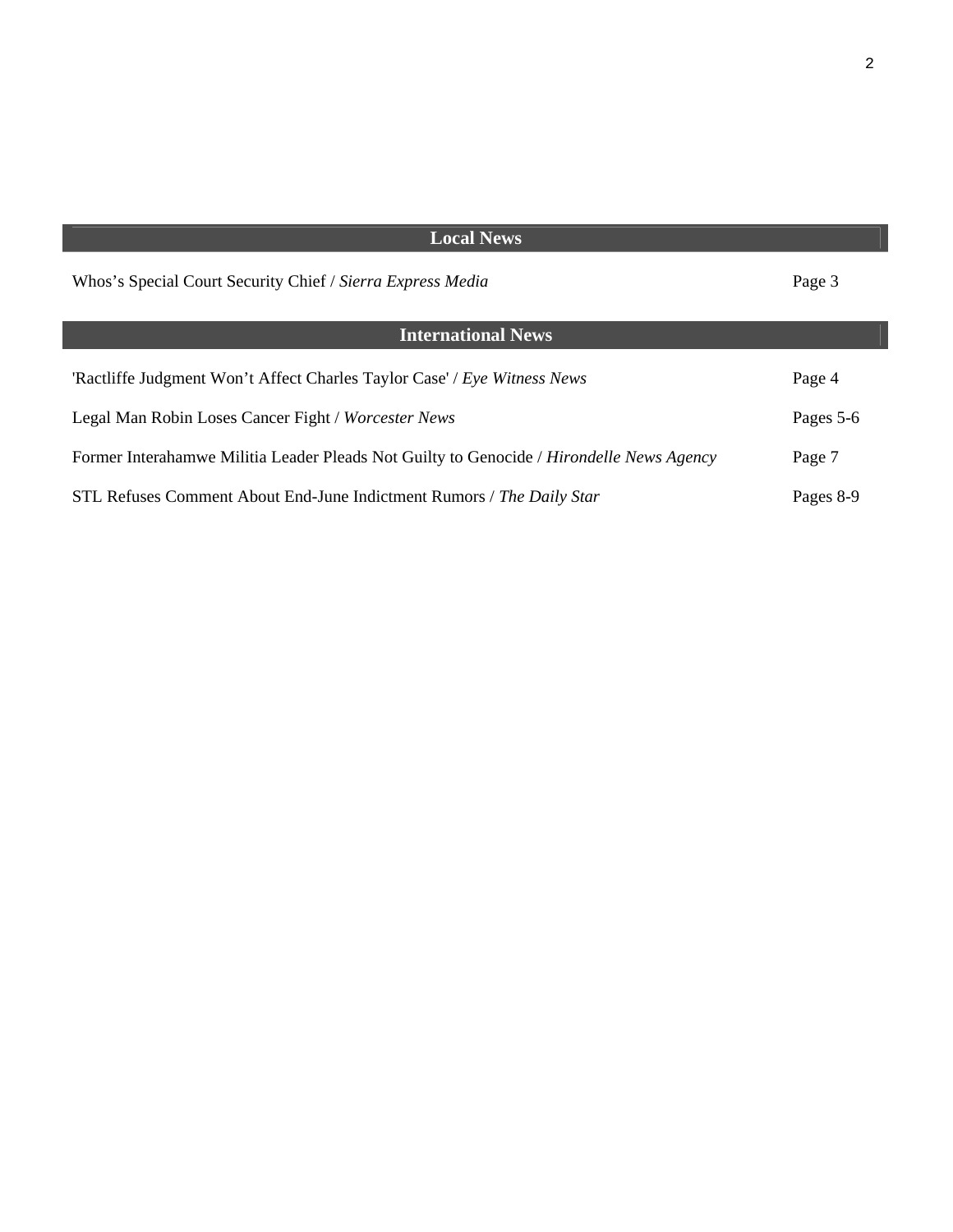Tuesday, 21 June 2011



The Special Court chief security officer, Saleem Vahidy, is reportedly having pressures from witnesses promised relocation after surrendering testimonies in wells of the court's chambers- trial chambers | &II.

It is a fact that Saleem. who acts as chief security officer for the Special Court, acts also as head of witness victims section (WVS).

It has also been told that Saleem, few months past, was in Ghana with a witness for medical checkups, but returned after confirming that the witness has an infectious sickness.

Be it known that one of revolutionary united front (RUF) commanders, who testified in the AFRC and RUF trials, Gibril Massaguoi, has since been relocated with his family to a country far off Sierra Leone.

Disclosures also have it that Saleem has never granted relocation opportunities to any of the hundreds of Special Court defence witnesses.

It is reported though that a witness, sometime in 2010, approached Saleem along Crown Bakery in central Freetown, commanding him arrange his relocation or face the wrath.

The witness, we are told, was a prosecution witness and has longed been flown out of the country.

Shades of opinion query unfair conducts of management of the Special Court on issues adjoining the relocation of witnesses to western countries. Inside Special Court source has revealed to this press that members attached to the defence are working on plans to locate better lawyers that will defend persons in-

dicted for contempt. Reflection must be drawn to the serialized and countless indictments of memhave dealings with the defence section of Special Court for contempt.

Just recently, five persons, all of whom have attachments to the defence of Special Court, faced charges of contempt.

Their indictment, according to a release put out by the court, came owing to allegation that the accused interfered with a witness that testified in the Charles Taylor trial.

It has been confirmed that the witness who claims to have been interfered with, is seemingly in a state of confusion owing to his present medical status; Saleem Vahidy knows it all, but scare to say it out.

More on this next issue.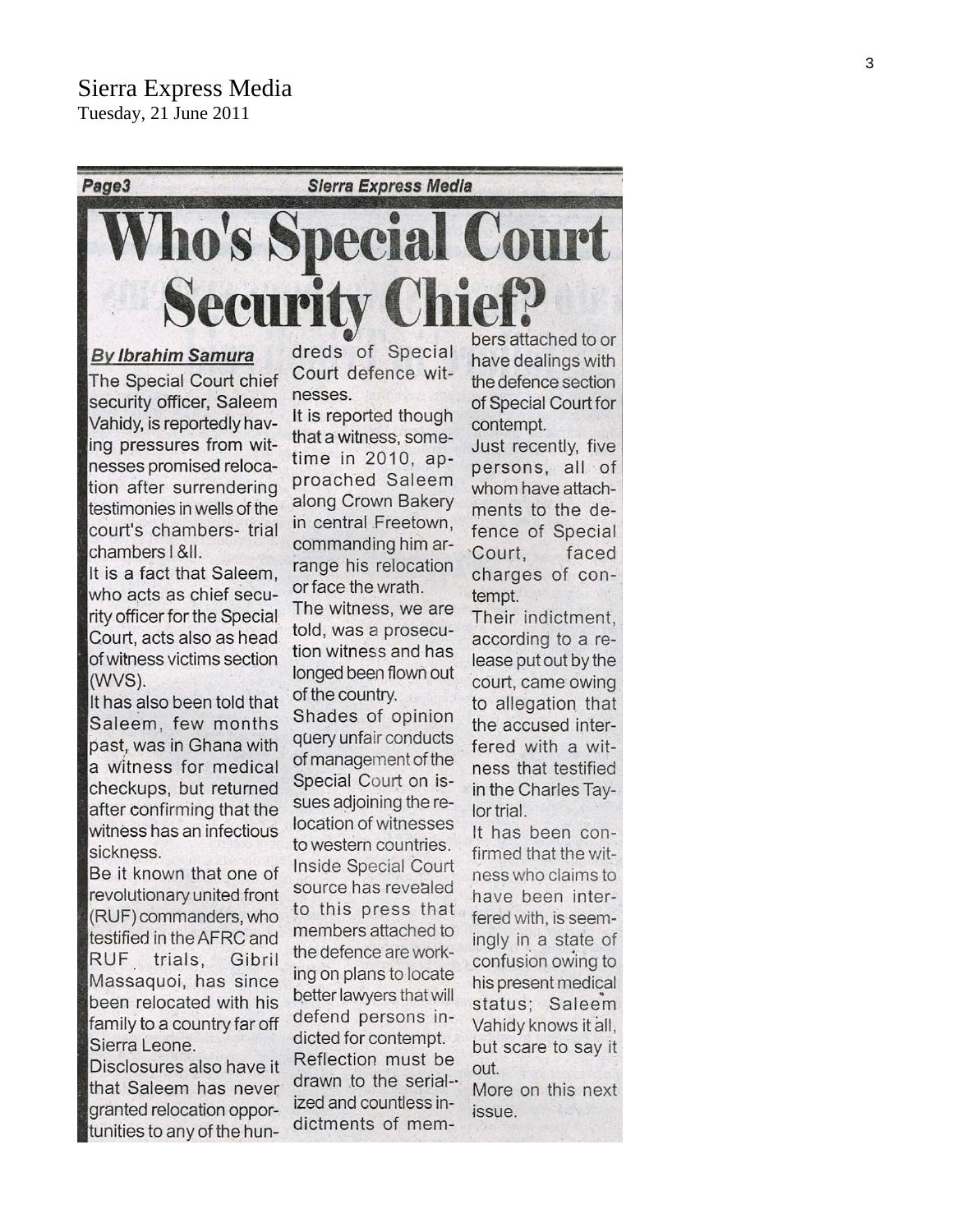Eye Witness News Tuesday, 21 June 2011

### **'Ractliffe judgment won't affect Charles Taylor case'**

Rahima Essop

War crimes accused Charles Taylor's defence on Monday said Jeremy Ractliffe's acquittal is significant but will not affect his client's case in The Hague at this stage.

It is alleged the former Liberian leader used blood diamonds to buy weapons and three of those stones ended up in Ractliffe's possession while he was the head of the Nelson Mandela Children's Fund.

Last week, the Alexandra Magistrate's Court found Ractliffe not guilty of contravening the Diamond Act.

Taylor's defence counsel Courtenay Griffiths said he has been following events in South Africa with great interest. "Mr. Ractliffe featured in the testimony of Naomi Campbell and it is note worthy that he was in fact acquitted," he said.

Griffiths said the outcome will not affect Taylor's case at this stage but could have a bearing on a possible appeal later on. "So I cannot rule out the possibility that the outcome of the Ractliffe trial might feature at some stage in the Taylor proceedings."

It is alleged Taylor gave three uncut diamonds to Campbell, who in turn gave them to Ractliffe.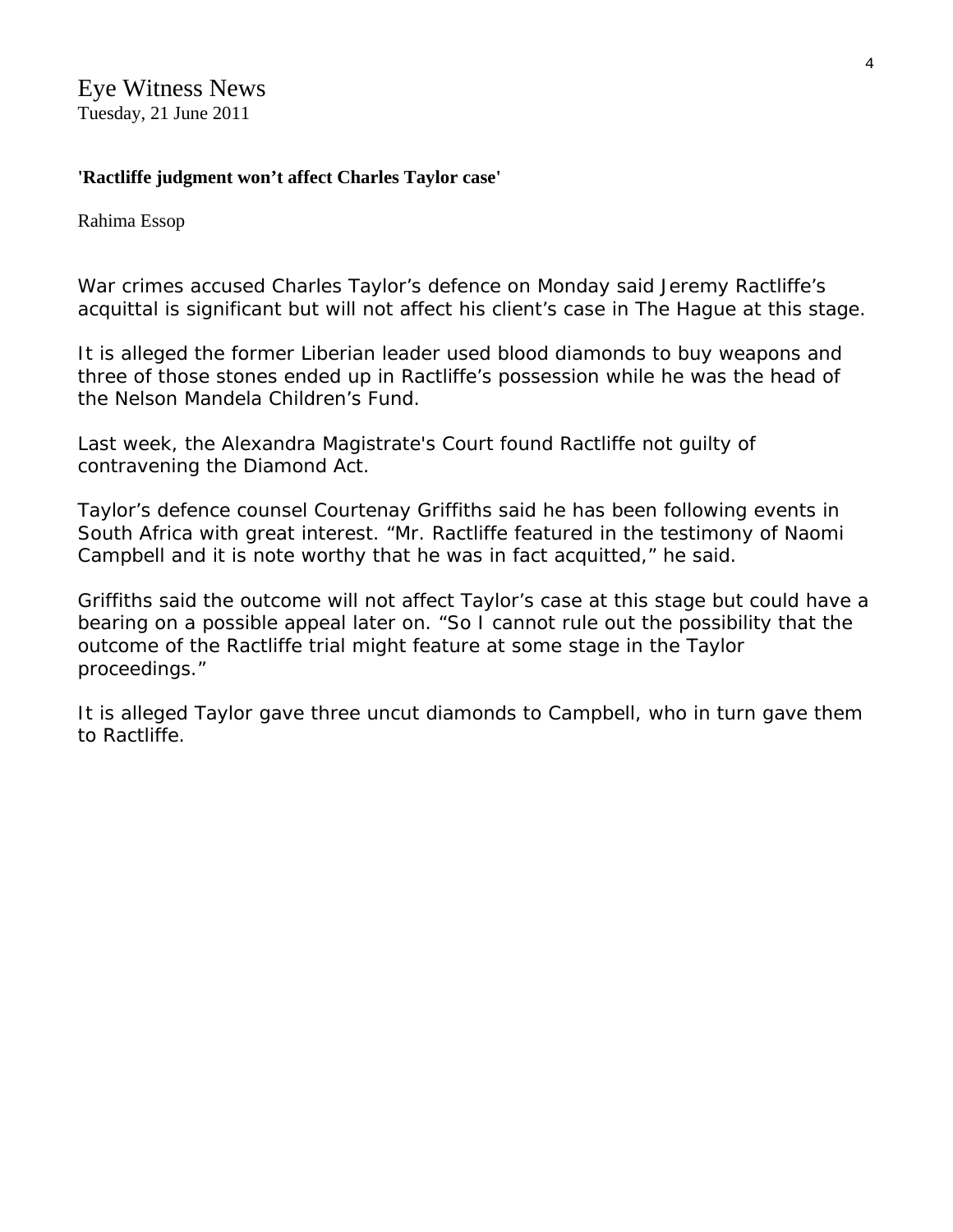Worcester News Monday, 20 June 2011

### **Legal man Robin loses cancer fight**

#### [By Mike Pryce](http://www.worcesternews.co.uk/news/biog/3072)

A MAN who rose from humble beginnings on a Worcester council estate to become one of the top legal administrators in the world has died.

Robin Vincent was born in a ground floor flat in Avon Road, Tolladine.



Mr Vincent went on to advise in some of the highest profile legal cases of recent times, including the trial of former Iraqi leader Saddam Hussein and British serial killer Dr Harold Shipman.

He died on June 12 at the age of 67 from cancer.

It was the date of his 40th wedding anniversary, He was made CBE in 2001 for his services to the administration of justice in England and Wales.

In the 2006 Queen's Birthday Honours List, he was made a CMG (Companion of the Most Distinguished Order of St Michael and St George) for his work as registrar at the Special Court for Sierra Leone, which he set up.

Former Worcester journalist Alec Mackie said: "Robin Vincent was quite simply one of the nicest people you could wish to meet. I have known him on both a personal and professional level for nearly 50 years and he has always been

the same affable person. A joy to be with and a pleasure to know."

The rise of Mr Vincent should give heart to all those who leave school with few qualifications. Four Olevels after gaining a scholarship to the King's School, Worcester, followed by moderate A-level grades gave no indication one day he would be sitting on a sofa with the then secretary general of the United Nations, Kofi Annan, talking tactics.

His early career survived against all the odds. A few months after he joined the court staff of Worcestershire Quarter Sessions as a junior clerk, Mr Vincent overheard his superior saying never again would he employ anyone from the King's School.

As a footballer, he played for Malvern Town, had trials with Worcester City and was watched by Wolverhampton Wanderers.

From junior clerk, he was promoted to regional circuit administrator for the North West, which saw him oversee the trials of Harold Shipman and Jamie Bulger's killers Robert Thompson and Jon Venables. In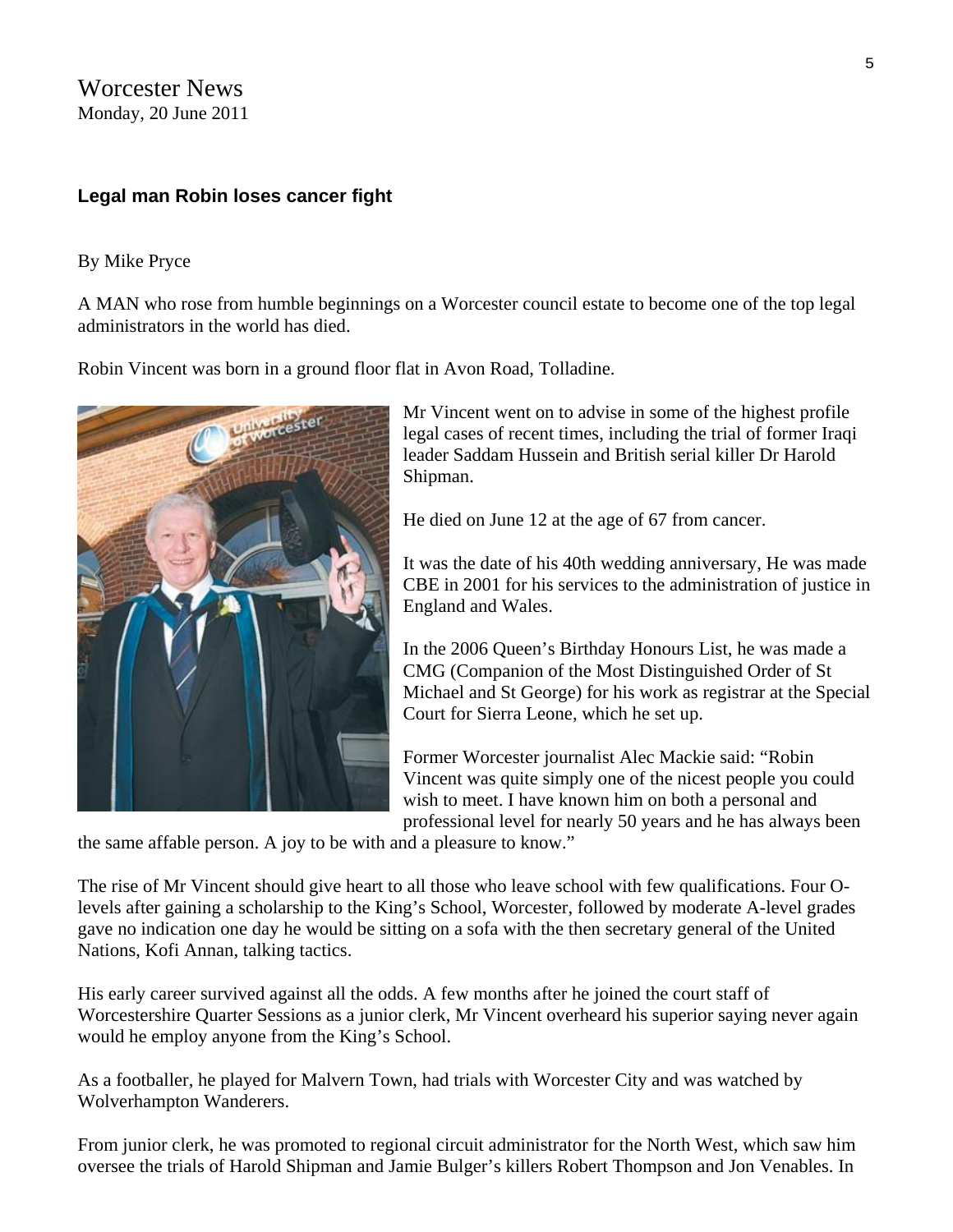2001, he was approached by the UN to set up a war crimes tribunal in Sierra Leone and that began his work at an international level.

Mr Vincent leaves behind a wife Hazel, two sons and four grandchildren.

His funeral will take place at St Michael's Church, Bramhall, Stockport, Cheshire, on Thursday at 1pm.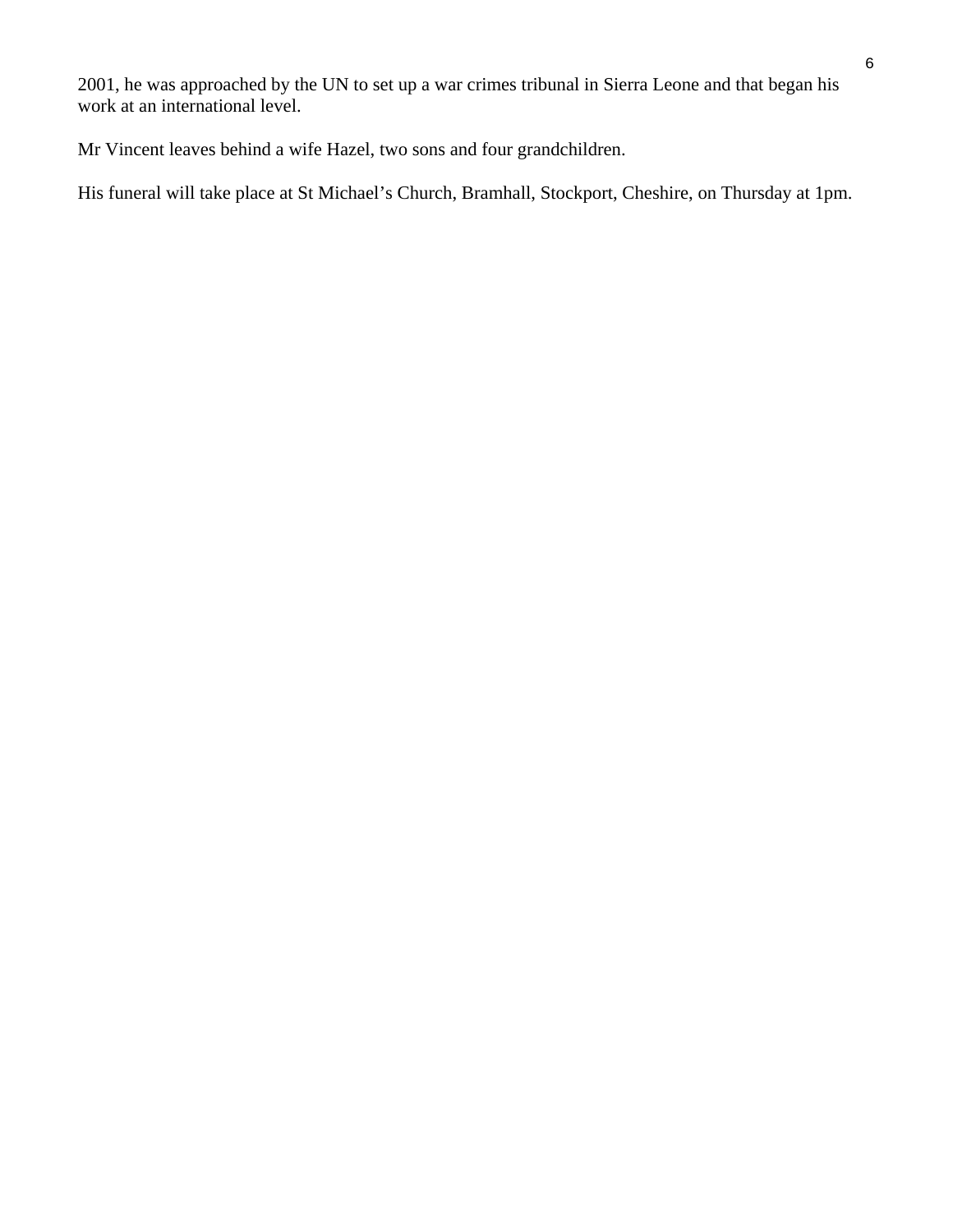# Hirondelle News Agency

Monday, 20 June 2011

#### **Former Interahamwe militia leader pleads not guilty to genocide**

The alleged Rwandan Interahamwe militia leader arrested last month in the Democratic Republic of Congo (DRC), Bernard Munyagishari, Monday pleaded not guilty to genocide and crimes against humanity in his initial appearance before the International Criminal Tribunal for Rwanda (ICTR).

''I plead not guilty,'' said Munyagishari as the Presiding Judge Dennis Byron read out one count after another to the accused and demanded a response.

Munyagishari, 52, is described by the prosecution as the former president of Interahamwe in Gisenyi prefecture, north Rwanda. He is accused of conspiracy to commit genocide, genocide or alternatively complicity in genocide and murder and rape as crimes against humanity.

''Your plea on each count has been recorded. You are presumed innocent until proven guilty beyond reasonable doubts,'' Judge Byron assured the accused as he stood calm in the witness box.

Munyagishari who was arrested on May 25, 2011 in North Kivu in DRC was transferred to the Tribunal's detention facility in Arusha, Tanzania on June 14, 2011. During his initial appearance the accused was represented by Tanzanian Duty Counsel, Nelson Merinyo.

Born in 1959 in Rubavu commune in Gisenyi prefecture the accused is alleged to have recruited, trained and led Interahamwe militiamen in mass killings and rapes of Tutsi women in Gisenyi and beyond, between April and July 1994.

Munyagishari's arrest has reduced the number of fugitives still at large to nine.

NI/FK/GF

© Hirondelle News Agency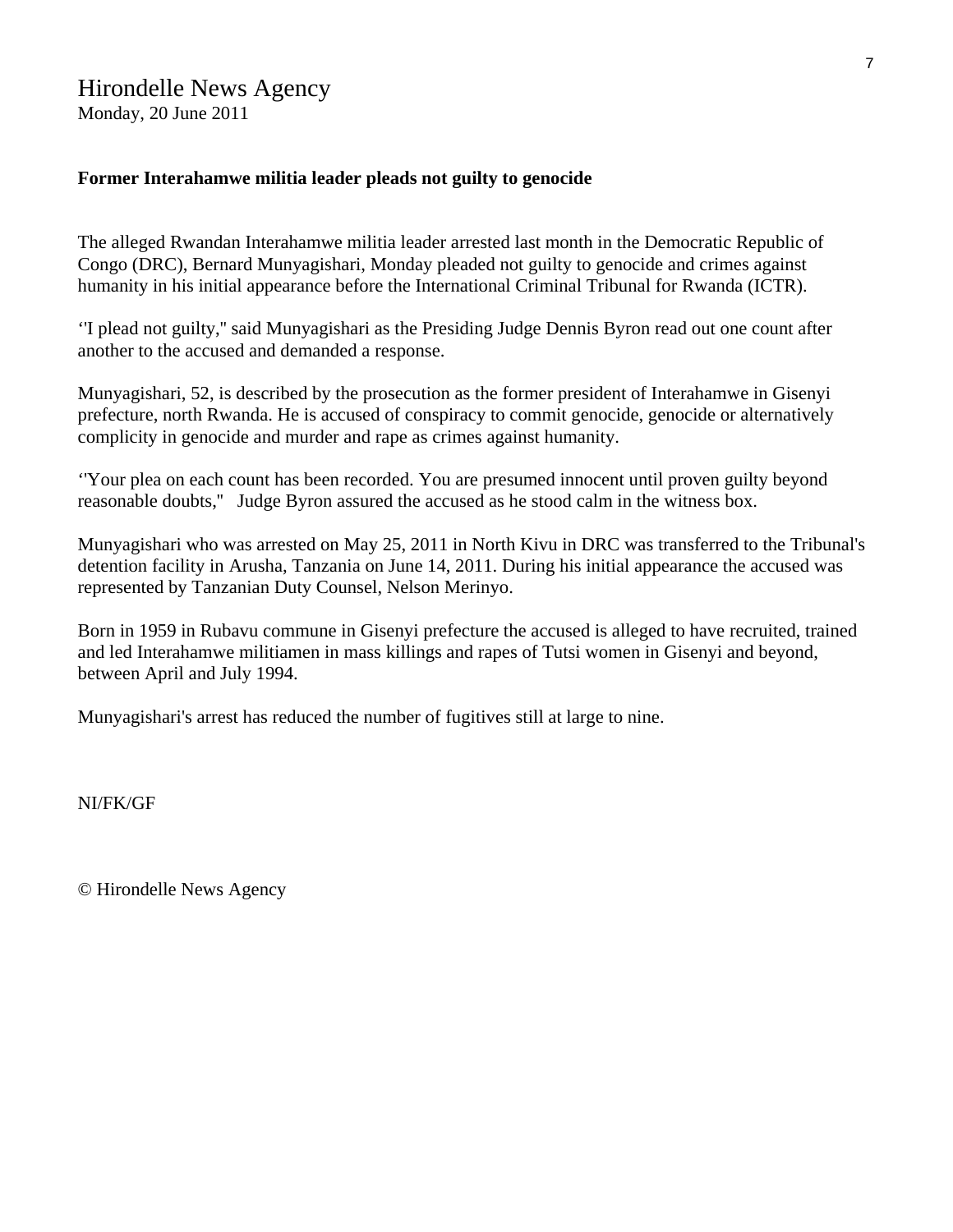## The Daily Star Tuesday, June 21, 2011

### **STL refuses comment about end-June indictment rumors**

#### By [Patrick Galey](http://www.dailystar.com.lb/Patrick-Galey.ashx)



BEIRUT: The court probing the assassination of former Prime Minister Rafik Hariri declined to be drawn Monday on rumors that a finalized indictment naming suspects was imminent, as Prime Minister Najib Mikati stressed that all forces and Lebanese political groups sought to achieve justice and avoid any security risks.

Sources have suggested that Pre-Trial Judge Daniel Fransen of the Special Tribunal for Lebanon will finalize an amended indictment by Prosecutor Daniel Bellemare in the coming days. An STL spokesperson said the timeframe the court issued in May, when Bellemare issued a second amendment to the indictment, was still valid.

"We said on May 6 that we anticipate the Pre-Trial Judge will complete the review process in the coming months. That timeline still stands," court spokesperson Marten Youssef told The Daily Star. "The timing is entirely dependent on legal considerations and the review will conclude when the pre-trial judge completes his work."

Bellemare issued an initial indictment in January, only to amend it in March and a second time in May.

The United Nations-backed court is one of the new Cabinet's thorniest foreign policy issues.

Lebanon agreed in 2007 to cooperate with the court although such a pledge could be challenged by the March 8-dominated government if, as anticipated, Hezbollah members are named in the indictment.

Minister of State Salim Karam indicated to The Daily Star Monday that Lebanon's cooperation with the STL will not feature in the new Cabinet's policy statement.